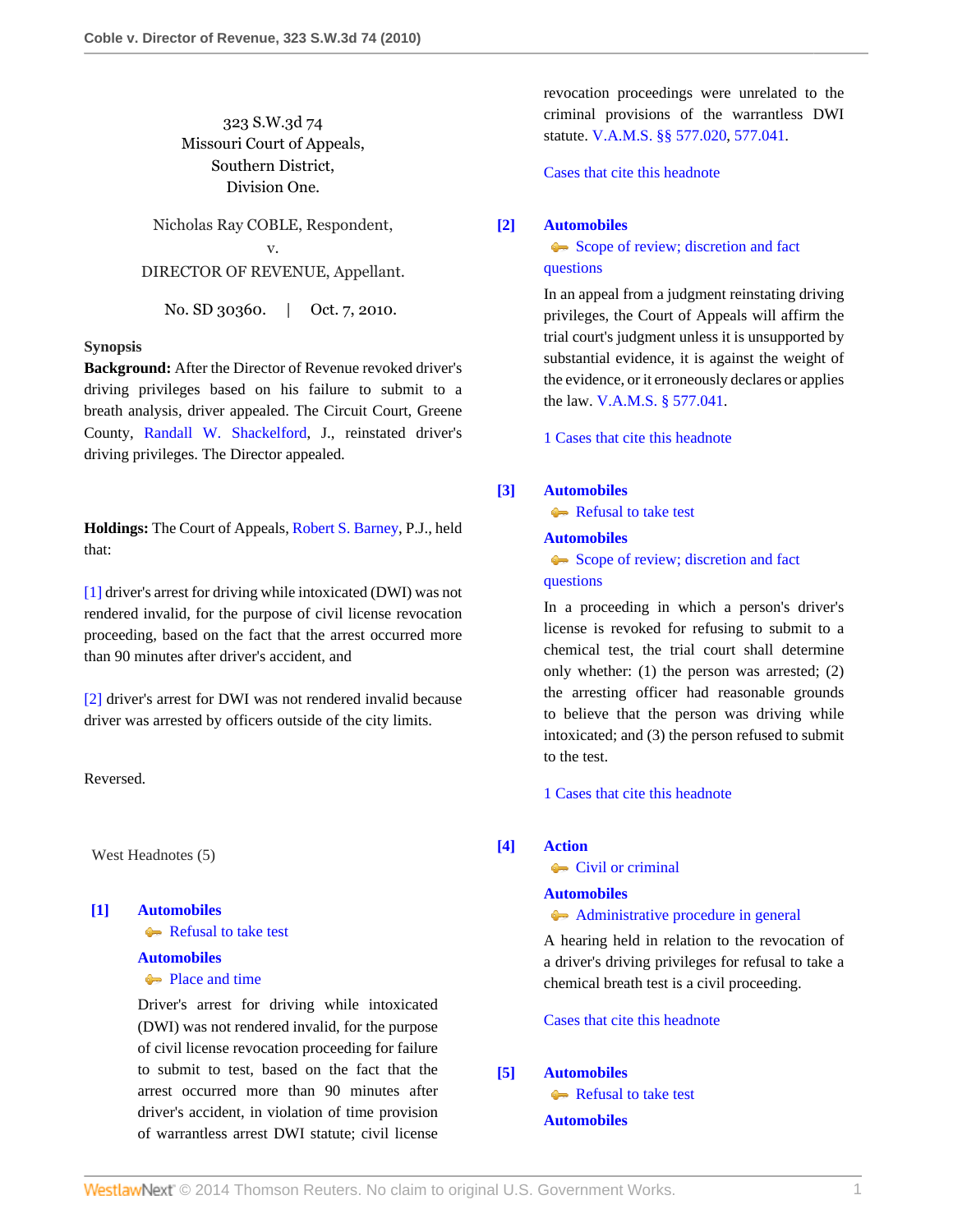### • [Place and time](http://www.westlaw.com/Browse/Home/KeyNumber/48Ak349(12)/View.html?docGuid=I4351faccd54511df952c80d2993fba83&originationContext=document&vr=3.0&rs=cblt1.0&transitionType=DocumentItem&contextData=(sc.Search))

Driver's arrest for driving while intoxicated (DWI) was not rendered invalid, for the purpose of civil license revocation proceeding for failure to submit to test, because driver was arrested by police officers outside of the city limits; the civil revocation statute did not require a showing that driver's arrest was lawful. [V.A.M.S. § 577.041](http://www.westlaw.com/Link/Document/FullText?findType=L&pubNum=1000229&cite=MOST577.041&originatingDoc=I4351faccd54511df952c80d2993fba83&refType=LQ&originationContext=document&vr=3.0&rs=cblt1.0&transitionType=DocumentItem&contextData=(sc.Search)).

[Cases that cite this headnote](http://www.westlaw.com/Link/RelatedInformation/DocHeadnoteLink?docGuid=I4351faccd54511df952c80d2993fba83&headnoteId=202327380500520110125151102&originationContext=document&vr=3.0&rs=cblt1.0&transitionType=CitingReferences&contextData=(sc.Search))

#### **Attorneys and Law Firms**

**\*75** [Chris Koster](http://www.westlaw.com/Link/Document/FullText?findType=h&pubNum=176284&cite=0369913201&originatingDoc=I4351faccd54511df952c80d2993fba83&refType=RQ&originationContext=document&vr=3.0&rs=cblt1.0&transitionType=DocumentItem&contextData=(sc.Search)), Atty. Gen. & Jonathan H. Hale, for Appellant.

No brief filed by Respondent.

#### **Opinion**

#### [ROBERT S. BARNEY,](http://www.westlaw.com/Link/Document/FullText?findType=h&pubNum=176284&cite=0188772501&originatingDoc=I4351faccd54511df952c80d2993fba83&refType=RQ&originationContext=document&vr=3.0&rs=cblt1.0&transitionType=DocumentItem&contextData=(sc.Search)) Presiding Judge.

<span id="page-1-0"></span>This appeal involves the judicial review of the revocation of Nicholas R. Coble's ("Driver") driving privileges by the Director of Revenue ("the Director") pursuant to [section](http://www.westlaw.com/Link/Document/FullText?findType=L&pubNum=1000229&cite=MOST577.041&originatingDoc=I4351faccd54511df952c80d2993fba83&refType=LQ&originationContext=document&vr=3.0&rs=cblt1.0&transitionType=DocumentItem&contextData=(sc.Search))  $577.041<sup>1</sup>$  $577.041<sup>1</sup>$  $577.041<sup>1</sup>$  $577.041<sup>1</sup>$  for refusing to submit to a breath analysis test to determine whether he was legally intoxicated. Subsequent to Driver's filing of his petition for review and after a hearing, the trial court ordered reinstatement of Driver's driving privileges and the Director appealed. The judgment is reversed. [2](#page-3-2)

<span id="page-1-1"></span>The record reveals that on the evening of March 6, 2009, in Greene County, Missouri, Driver was involved in a onevehicle automobile accident. He had been operating the motor vehicle at the time of the accident. Two City of Strafford police officers, Jay Munhollen ("Officer Munhollen") and Jeffrey Ford ("Officer Ford"), who had been called to the scene by the **\*76** Sheriff's dispatcher, responded to the scene.

<span id="page-1-3"></span><span id="page-1-2"></span>Officer Munhollen testified he was dispatched around 8:15 p.m. to the scene of the accident and he arrived around 8:28 p.m.<sup>[3](#page-3-3)</sup> He related that upon arrival he noticed an "automobile in the ditch" and observed Driver being evaluated by emergency medical personnel. <sup>[4](#page-3-4)</sup> He stated he then interacted with Driver and observed that Driver "was sweaty. His eyes were glassy, bloodshot ... [and he] could smell a strong odor of intoxicant[s] coming from [Driver's] breath." Officer Munhollen also related that when Driver handed over his driver's license "he was trembling, kind of hesitant to talk to [him], avoiding [his] questions." During the course of their discussion, Driver told Officer Munhollen he had been fishing all day and denied imbibing any intoxicating beverages. Officer Munhollen then performed several field sobriety tests on Driver. He testified that while administering the horizontal gaze nystagmus test on Driver he observed indications of nystagmus and also noted that Driver was unable to complete the one leg stand test and the walk and turn test without "us[ing] his arms for balance." After performing the field sobriety tests and observing other indicia of intoxication, Officer Munhollen concluded that Driver had been driving while intoxicated, arrested him, and transported him to the police department. At the police department, Officer Munhollen informed Driver of his *[Miranda](http://www.westlaw.com/Link/Document/FullText?findType=Y&serNum=1966131580&originationContext=document&vr=3.0&rs=cblt1.0&transitionType=DocumentItem&contextData=(sc.Search))*<sup>[5](#page-3-5)</sup> rights and read Driver the requirements of the implied consent law. As previously related, Driver then refused to submit to a chemical test of his breath.

<span id="page-1-4"></span>In his testimony, Officer Ford acknowledged that he was "a commissioned officer for Greene County as well as for [the City of] Strafford." He related he had been called to the scene of the accident, he made contact with Driver after Driver had been evaluated by the emergency medical personnel, and he observed that Driver's "eyes were bloodshot and watery. His speech was slurred. He was swaying from side to side. His hands were shaking as if he was really nervous." Driver indicated to him that he had been driving the vehicle and "he was going too quickly, was new to the area, didn't know the roads." Officer Ford also related that Officer Munhollen then took charge of Driver to perform field sobriety tests on him while Officer Ford investigated the scene of the accident and interviewed several witnesses.

<span id="page-1-5"></span>In addition to the testimony of both Officers Munhollen and Ford, the Director, over Driver's objection, was permitted to introduce copies of the officers' police reports which were received into evidence by the trial court as Exhibit A. <sup>[6](#page-4-0)</sup> Driver offered no evidence.

**\*77** At the conclusion of the hearing and arguments, the trial court took the matter under advisement. On January 4, 2010, the trial court entered its "Judgment" finding that the "Director ... failed to establish by a preponderance of the evidence that [Driver] was lawfully arrested and therefore [Driver's] Petition should be and hereby is sustained." Accordingly, the trial court ordered Driver's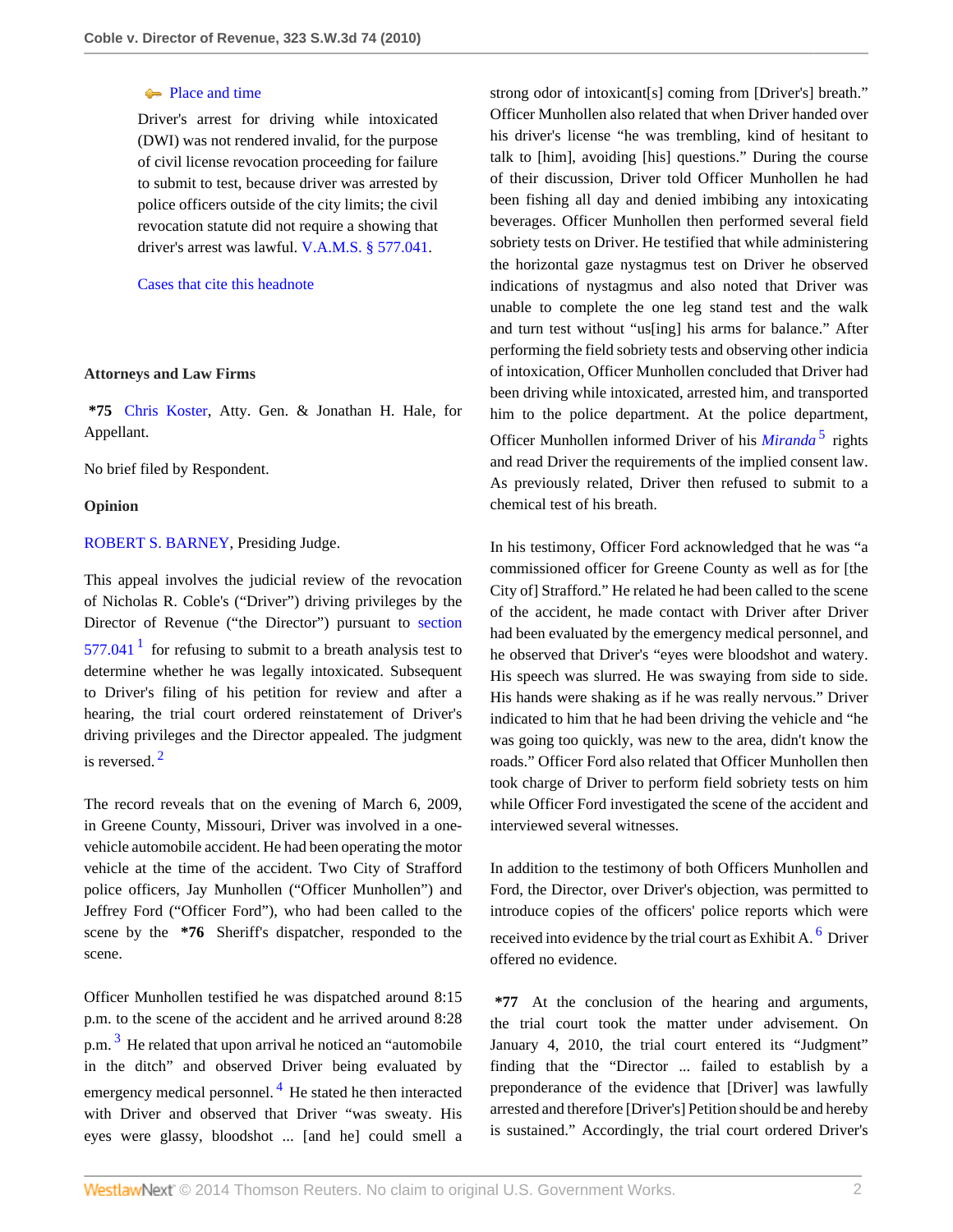driving privileges reinstated. This appeal by the Director followed.

<span id="page-2-0"></span>**[\[1\]](#page-0-0)** In her sole point relied on, the Director maintains the trial court erred in reinstating Driver's driving privileges because such a determination "erroneously declared and applied the law, in that the [trial] court improperly considered the lawfulness of [Driver's] arrest when determining whether the Director properly imposed the ... revocation of [Driver's] license."

<span id="page-2-2"></span><span id="page-2-1"></span>**[\[2\]](#page-0-2) [\[3\]](#page-0-3)** In an appeal from a judgment reinstating driving privileges under [section 577.041,](http://www.westlaw.com/Link/Document/FullText?findType=L&pubNum=1000229&cite=MOST577.041&originatingDoc=I4351faccd54511df952c80d2993fba83&refType=LQ&originationContext=document&vr=3.0&rs=cblt1.0&transitionType=DocumentItem&contextData=(sc.Search)) we will affirm the trial court's judgment unless it is unsupported by substantial evidence, it is against the weight of the evidence, or it erroneously declares or applies the law. *[Wagner v. Dir. of](http://www.westlaw.com/Link/Document/FullText?findType=Y&serNum=2004528414&pubNum=4644&fi=co_pp_sp_4644_828&originationContext=document&vr=3.0&rs=cblt1.0&transitionType=DocumentItem&contextData=(sc.Search)#co_pp_sp_4644_828) Revenue,* [134 S.W.3d 827, 828 \(Mo.App.2004\)](http://www.westlaw.com/Link/Document/FullText?findType=Y&serNum=2004528414&pubNum=4644&fi=co_pp_sp_4644_828&originationContext=document&vr=3.0&rs=cblt1.0&transitionType=DocumentItem&contextData=(sc.Search)#co_pp_sp_4644_828); *see [Murphy](http://www.westlaw.com/Link/Document/FullText?findType=Y&serNum=1976117479&pubNum=713&fi=co_pp_sp_713_32&originationContext=document&vr=3.0&rs=cblt1.0&transitionType=DocumentItem&contextData=(sc.Search)#co_pp_sp_713_32) v. Carron,* [536 S.W.2d 30, 32 \(Mo. banc 1976\)](http://www.westlaw.com/Link/Document/FullText?findType=Y&serNum=1976117479&pubNum=713&fi=co_pp_sp_713_32&originationContext=document&vr=3.0&rs=cblt1.0&transitionType=DocumentItem&contextData=(sc.Search)#co_pp_sp_713_32). "This Court must uphold the revocation of [a] driver's license if the revocation statute's requirements under section 577.041.4 were satisfied." *[Ross v. Dir. of Revenue,](http://www.westlaw.com/Link/Document/FullText?findType=Y&serNum=2021323372&pubNum=4644&fi=co_pp_sp_4644_735&originationContext=document&vr=3.0&rs=cblt1.0&transitionType=DocumentItem&contextData=(sc.Search)#co_pp_sp_4644_735)* 311 S.W.3d 732, 735 [\(Mo. banc 2010\).](http://www.westlaw.com/Link/Document/FullText?findType=Y&serNum=2021323372&pubNum=4644&fi=co_pp_sp_4644_735&originationContext=document&vr=3.0&rs=cblt1.0&transitionType=DocumentItem&contextData=(sc.Search)#co_pp_sp_4644_735)

> 'In a proceeding in which a person's driver's license is revoked for refusing to submit to a chemical test, the trial court shall determine only whether: (1) the person was arrested; (2) the arresting officer had reasonable grounds to believe that the person was driving while intoxicated; and (3) the person refused to submit to the test.'

*Id.* [at 736](http://www.westlaw.com/Link/Document/FullText?findType=Y&serNum=2021323372&originationContext=document&vr=3.0&rs=cblt1.0&transitionType=DocumentItem&contextData=(sc.Search)) (quoting *[Fick v. Dir. of Revenue,](http://www.westlaw.com/Link/Document/FullText?findType=Y&serNum=2014387174&pubNum=4644&fi=co_pp_sp_4644_690&originationContext=document&vr=3.0&rs=cblt1.0&transitionType=DocumentItem&contextData=(sc.Search)#co_pp_sp_4644_690)* 240 S.W.3d [688, 690–91 \(Mo. banc 2007\)\)](http://www.westlaw.com/Link/Document/FullText?findType=Y&serNum=2014387174&pubNum=4644&fi=co_pp_sp_4644_690&originationContext=document&vr=3.0&rs=cblt1.0&transitionType=DocumentItem&contextData=(sc.Search)#co_pp_sp_4644_690); *see also* § 577.041.4. "A finding that any one of these criteria has not been met requires reinstatement of driving privileges." *[Sullins v. Dir.](http://www.westlaw.com/Link/Document/FullText?findType=Y&serNum=1995047981&pubNum=713&fi=co_pp_sp_713_849&originationContext=document&vr=3.0&rs=cblt1.0&transitionType=DocumentItem&contextData=(sc.Search)#co_pp_sp_713_849) of Revenue,* [893 S.W.2d 848, 849 \(Mo.App.1995\)](http://www.westlaw.com/Link/Document/FullText?findType=Y&serNum=1995047981&pubNum=713&fi=co_pp_sp_713_849&originationContext=document&vr=3.0&rs=cblt1.0&transitionType=DocumentItem&contextData=(sc.Search)#co_pp_sp_713_849).

<span id="page-2-3"></span>**[\[4\]](#page-0-4)** A hearing held in relation to the revocation of a driver's driving privileges for refusal to take a chemical breath test is a civil proceeding. *Id.* [at 850.](http://www.westlaw.com/Link/Document/FullText?findType=Y&serNum=1995047981&originationContext=document&vr=3.0&rs=cblt1.0&transitionType=DocumentItem&contextData=(sc.Search)) It is wellestablished that the exclusionary rule does not apply to civil proceedings. *[Murphy v. Dir. of Revenue,](http://www.westlaw.com/Link/Document/FullText?findType=Y&serNum=2006824493&pubNum=4644&fi=co_pp_sp_4644_510&originationContext=document&vr=3.0&rs=cblt1.0&transitionType=DocumentItem&contextData=(sc.Search)#co_pp_sp_4644_510)* 170 S.W.3d 507, 510 [\(Mo.App.2005\);](http://www.westlaw.com/Link/Document/FullText?findType=Y&serNum=2006824493&pubNum=4644&fi=co_pp_sp_4644_510&originationContext=document&vr=3.0&rs=cblt1.0&transitionType=DocumentItem&contextData=(sc.Search)#co_pp_sp_4644_510) *[Garriott v. Dir. of Revenue,](http://www.westlaw.com/Link/Document/FullText?findType=Y&serNum=2004087807&pubNum=4644&fi=co_pp_sp_4644_616&originationContext=document&vr=3.0&rs=cblt1.0&transitionType=DocumentItem&contextData=(sc.Search)#co_pp_sp_4644_616)* 130 S.W.3d 613, [616 \(Mo.App.2004\)](http://www.westlaw.com/Link/Document/FullText?findType=Y&serNum=2004087807&pubNum=4644&fi=co_pp_sp_4644_616&originationContext=document&vr=3.0&rs=cblt1.0&transitionType=DocumentItem&contextData=(sc.Search)#co_pp_sp_4644_616).

As previously recited, at the hearing the officers opined that Driver was intoxicated on the evening in question; that he was arrested based on reasonable grounds to believe he was

<span id="page-2-4"></span>driving in an intoxicated condition;  $\frac{7}{1}$  $\frac{7}{1}$  $\frac{7}{1}$  and he refused to submit to a chemical test of his breath for alcohol content after being made aware of the provisions of [section 577.020, RSMo](http://www.westlaw.com/Link/Document/FullText?findType=L&pubNum=1000229&cite=MOST577.020&originatingDoc=I4351faccd54511df952c80d2993fba83&refType=LQ&originationContext=document&vr=3.0&rs=cblt1.0&transitionType=DocumentItem&contextData=(sc.Search)) Cum.Supp.2007.

Driver's objections at trial chiefly centered on the Director's attempts to bring out evidence regarding the specifics of the accident, including what witnesses had observed and the time of the accident. Here, the trial court made no findings of facts or conclusions of law nor was it asked to. **\*78** Further, the trial court made no announced credibility determinations. We do note that in closing remarks before the trial court, Driver made no complaints regarding the lack of probable cause for his arrest for driving while intoxicated or the lack of evidence showing Driver had refused the breath analysis test. Rather, Driver maintained "the State has failed in its burden to show a lawful arrest...." Driver clearly explained that his arrest was invalid because the Director had shown "no evidence as to time of accident," and that "we have an officer without jurisdiction attempting to make arrest, which is not a valid arrest." The issue to be resolved in the present matter, then, is whether Driver's "arrest" or "stop" satisfied the requirements of section 577.041.4. *See Ross,* [311 S.W.3d at 736.](http://www.westlaw.com/Link/Document/FullText?findType=Y&serNum=2021323372&pubNum=4644&fi=co_pp_sp_4644_736&originationContext=document&vr=3.0&rs=cblt1.0&transitionType=DocumentItem&contextData=(sc.Search)#co_pp_sp_4644_736)

<span id="page-2-5"></span>Turning to his argument positing the illegality of his arrest because insufficient evidence of his time of arrest was shown at trial, Driver cited at trial to *[Reed v. Dir. of Revenue,](http://www.westlaw.com/Link/Document/FullText?findType=Y&serNum=2008409685&pubNum=4644&originationContext=document&vr=3.0&rs=cblt1.0&transitionType=DocumentItem&contextData=(sc.Search))* 184 [S.W.3d 564 \(Mo. banc 2006\),](http://www.westlaw.com/Link/Document/FullText?findType=Y&serNum=2008409685&pubNum=4644&originationContext=document&vr=3.0&rs=cblt1.0&transitionType=DocumentItem&contextData=(sc.Search)) for the proposition that an arrest that violated [section 577.039, RSMo 2000,](http://www.westlaw.com/Link/Document/FullText?findType=L&pubNum=1000229&cite=MOST577.039&originatingDoc=I4351faccd54511df952c80d2993fba83&refType=LQ&originationContext=document&vr=3.0&rs=cblt1.0&transitionType=DocumentItem&contextData=(sc.Search))  $^8$  $^8$  rendered a blood alcohol content test result inadmissible in license revocation and suspension proceedings. *Id.* [at 568.](http://www.westlaw.com/Link/Document/FullText?findType=Y&serNum=2008409685&originationContext=document&vr=3.0&rs=cblt1.0&transitionType=DocumentItem&contextData=(sc.Search)) Driver also referred to an unpublished opinion by the Western District of this Court which extended the *[Reed](http://www.westlaw.com/Link/Document/FullText?findType=Y&serNum=2008409685&originationContext=document&vr=3.0&rs=cblt1.0&transitionType=DocumentItem&contextData=(sc.Search))* decision to invalidate a revocation due to a refusal to submit to a chemical test.

Recently in *Ross,* [311 S.W.3d at 733,](http://www.westlaw.com/Link/Document/FullText?findType=Y&serNum=2021323372&pubNum=4644&fi=co_pp_sp_4644_733&originationContext=document&vr=3.0&rs=cblt1.0&transitionType=DocumentItem&contextData=(sc.Search)#co_pp_sp_4644_733) the issue was "whether the [Director] had properly revoked the driver's license of a driver who [had] refused to submit to a breathalyzer test offered more than 90 minutes after a police officer encountered her at the scene of an accident." The Supreme Court of Missouri observed that "nothing in *[Reed](http://www.westlaw.com/Link/Document/FullText?findType=Y&serNum=2008409685&originationContext=document&vr=3.0&rs=cblt1.0&transitionType=DocumentItem&contextData=(sc.Search))* compels its application to [the driver's case in *[Ross](http://www.westlaw.com/Link/Document/FullText?findType=Y&serNum=2021323372&originationContext=document&vr=3.0&rs=cblt1.0&transitionType=DocumentItem&contextData=(sc.Search))* ]." *Id.* [at 736.](http://www.westlaw.com/Link/Document/FullText?findType=Y&serNum=2021323372&originationContext=document&vr=3.0&rs=cblt1.0&transitionType=DocumentItem&contextData=(sc.Search)) It determined that "[c]ivil license-revocation proceedings under the revocation statute [were] unrelated to the criminal provisions of the warrantless DWI arrest statute" and that "nothing in the plain language of ... [section 577.039, \[RSMo](http://www.westlaw.com/Link/Document/FullText?findType=L&pubNum=1000229&cite=MOST577.039&originatingDoc=I4351faccd54511df952c80d2993fba83&refType=LQ&originationContext=document&vr=3.0&rs=cblt1.0&transitionType=DocumentItem&contextData=(sc.Search)) [2000](http://www.westlaw.com/Link/Document/FullText?findType=L&pubNum=1000229&cite=MOST577.039&originatingDoc=I4351faccd54511df952c80d2993fba83&refType=LQ&originationContext=document&vr=3.0&rs=cblt1.0&transitionType=DocumentItem&contextData=(sc.Search)),] compels application of its 90–minute time limitation to the revocation statute, [section 577.041.](http://www.westlaw.com/Link/Document/FullText?findType=L&pubNum=1000229&cite=MOST577.041&originatingDoc=I4351faccd54511df952c80d2993fba83&refType=LQ&originationContext=document&vr=3.0&rs=cblt1.0&transitionType=DocumentItem&contextData=(sc.Search))" *[Id.](http://www.westlaw.com/Link/Document/FullText?findType=Y&serNum=2021323372&originationContext=document&vr=3.0&rs=cblt1.0&transitionType=DocumentItem&contextData=(sc.Search))* Furthermore, our high court set out that "[n]othing in section 577.041.4(1) ...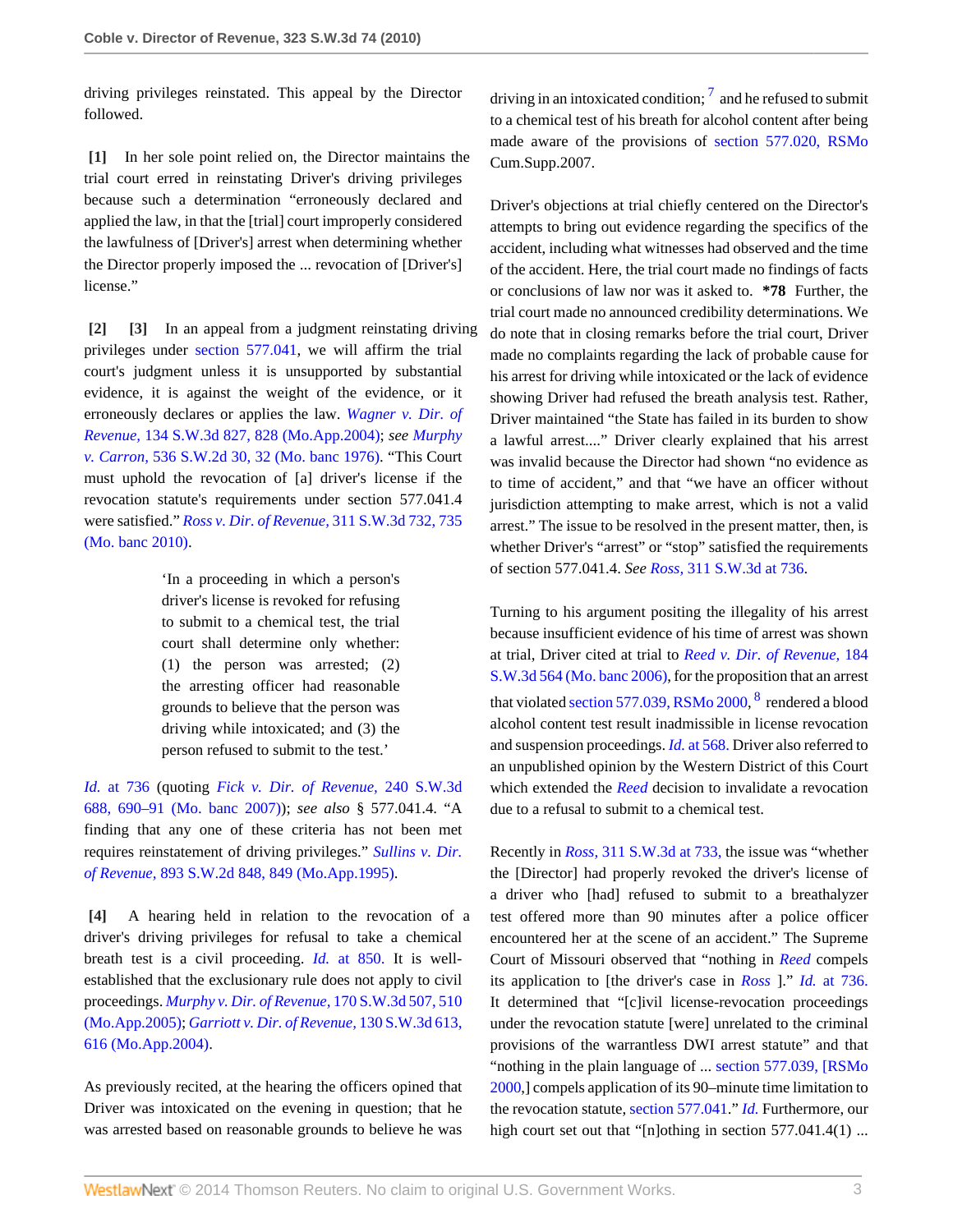requires the court to find that a person was arrested *for DWI,*" because "the implied consent law applies to any motor vehicle operator 'arrested for *any offense* arising out of acts which the arresting officer had reasonable grounds to believe were committed while the person was driving a motor vehicle while in an intoxicated or drugged condition.' " *Id.* [at 737](http://www.westlaw.com/Link/Document/FullText?findType=Y&serNum=2021323372&originationContext=document&vr=3.0&rs=cblt1.0&transitionType=DocumentItem&contextData=(sc.Search)) (quoting [§](http://www.westlaw.com/Link/Document/FullText?findType=L&pubNum=1000229&cite=MOST577.020&originatingDoc=I4351faccd54511df952c80d2993fba83&refType=LQ&originationContext=document&vr=3.0&rs=cblt1.0&transitionType=DocumentItem&contextData=(sc.Search)) [577.020.1\(1\), RSMo](http://www.westlaw.com/Link/Document/FullText?findType=L&pubNum=1000229&cite=MOST577.020&originatingDoc=I4351faccd54511df952c80d2993fba83&refType=LQ&originationContext=document&vr=3.0&rs=cblt1.0&transitionType=DocumentItem&contextData=(sc.Search)) Cum.Supp.2007) (emphasis in original). Based on the teachings of *[Ross,](http://www.westlaw.com/Link/Document/FullText?findType=Y&serNum=2021323372&originationContext=document&vr=3.0&rs=cblt1.0&transitionType=DocumentItem&contextData=(sc.Search))* the implication by Driver that his arrest had to have been shown to have taken place within 90 minutes of his accident has no merit in the context of a civil revocation proceeding pursuant to [section 577.041](http://www.westlaw.com/Link/Document/FullText?findType=L&pubNum=1000229&cite=MOST577.041&originatingDoc=I4351faccd54511df952c80d2993fba83&refType=LQ&originationContext=document&vr=3.0&rs=cblt1.0&transitionType=DocumentItem&contextData=(sc.Search)).

<span id="page-3-0"></span>**[\[5\]](#page-0-1)** Turning now to Driver's second argument at trial, that his arrest was unlawful because the police officers had no authority to arrest him outside of the City of **\*79** Strafford, we note that in *Garriott,* [130 S.W.3d at 614,](http://www.westlaw.com/Link/Document/FullText?findType=Y&serNum=2004087807&pubNum=4644&fi=co_pp_sp_4644_614&originationContext=document&vr=3.0&rs=cblt1.0&transitionType=DocumentItem&contextData=(sc.Search)#co_pp_sp_4644_614) the Director revoked the driver's driving privileges pursuant to [section](http://www.westlaw.com/Link/Document/FullText?findType=L&pubNum=1000229&cite=MOST577.041&originatingDoc=I4351faccd54511df952c80d2993fba83&refType=LQ&originationContext=document&vr=3.0&rs=cblt1.0&transitionType=DocumentItem&contextData=(sc.Search)) [577.041](http://www.westlaw.com/Link/Document/FullText?findType=L&pubNum=1000229&cite=MOST577.041&originatingDoc=I4351faccd54511df952c80d2993fba83&refType=LQ&originationContext=document&vr=3.0&rs=cblt1.0&transitionType=DocumentItem&contextData=(sc.Search)) for refusal to submit to a breath analysis test. The trial court found, however, that the initial stop leading to the driver's arrest was invalid; hence, the trial court invoked the exclusionary rule to exclude all evidence collected after the driver's initial stop. *[Id.](http://www.westlaw.com/Link/Document/FullText?findType=Y&serNum=2004087807&originationContext=document&vr=3.0&rs=cblt1.0&transitionType=DocumentItem&contextData=(sc.Search))* On appeal, observing that the Supreme Court of Missouri in *[Riche v. Dir. of Revenue,](http://www.westlaw.com/Link/Document/FullText?findType=Y&serNum=1999061871&pubNum=713&fi=co_pp_sp_713_334&originationContext=document&vr=3.0&rs=cblt1.0&transitionType=DocumentItem&contextData=(sc.Search)#co_pp_sp_713_334)* [987 S.W.2d 331, 334–35 \(Mo. banc 1999\),](http://www.westlaw.com/Link/Document/FullText?findType=Y&serNum=1999061871&pubNum=713&fi=co_pp_sp_713_334&originationContext=document&vr=3.0&rs=cblt1.0&transitionType=DocumentItem&contextData=(sc.Search)#co_pp_sp_713_334) had reaffirmed that the exclusionary rule did not apply to civil license revocation proceedings, the Western District of this Court noted that "even if the stop was illegal, the evidence obtained would not be inadmissible in this civil case," and determined the trial court misapplied the law in reinstating the driver's driving privileges. *Garriott,* [130 S.W.3d at 616–17.](http://www.westlaw.com/Link/Document/FullText?findType=Y&serNum=2004087807&pubNum=4644&fi=co_pp_sp_4644_616&originationContext=document&vr=3.0&rs=cblt1.0&transitionType=DocumentItem&contextData=(sc.Search)#co_pp_sp_4644_616) The Court observed that section 577.041.4 "does not require a showing that the initial stop was valid, or even that the arrest was lawful." *Id.* [at 617 n. 3.](http://www.westlaw.com/Link/Document/FullText?findType=Y&serNum=2004087807&originationContext=document&vr=3.0&rs=cblt1.0&transitionType=DocumentItem&contextData=(sc.Search))

Likewise, in *[Arch v. Dir. of Revenue,](http://www.westlaw.com/Link/Document/FullText?findType=Y&serNum=2008725193&pubNum=4644&fi=co_pp_sp_4644_478&originationContext=document&vr=3.0&rs=cblt1.0&transitionType=DocumentItem&contextData=(sc.Search)#co_pp_sp_4644_478)* 186 S.W.3d at 478, the Director revoked the driver's driving privileges for refusing to take a breath analysis test. The trial court found that he was not "lawfully" arrested because the arresting officer did not have reasonable grounds to believe the driver was driving while intoxicated. *[Id.](http://www.westlaw.com/Link/Document/FullText?findType=Y&serNum=2008725193&originationContext=document&vr=3.0&rs=cblt1.0&transitionType=DocumentItem&contextData=(sc.Search))* However, the Eastern District of this Court cited *Garriott,* [130 S.W.3d at 616 n. 3,](http://www.westlaw.com/Link/Document/FullText?findType=Y&serNum=2004087807&pubNum=4644&fi=co_pp_sp_4644_616&originationContext=document&vr=3.0&rs=cblt1.0&transitionType=DocumentItem&contextData=(sc.Search)#co_pp_sp_4644_616) for the proposition that [section 577.041](http://www.westlaw.com/Link/Document/FullText?findType=L&pubNum=1000229&cite=MOST577.041&originatingDoc=I4351faccd54511df952c80d2993fba83&refType=LQ&originationContext=document&vr=3.0&rs=cblt1.0&transitionType=DocumentItem&contextData=(sc.Search)) "does not require a showing that the arrest made was lawful." *Arch,* [186 S.W.3d at 479.](http://www.westlaw.com/Link/Document/FullText?findType=Y&serNum=2008725193&pubNum=4644&fi=co_pp_sp_4644_479&originationContext=document&vr=3.0&rs=cblt1.0&transitionType=DocumentItem&contextData=(sc.Search)#co_pp_sp_4644_479) It then observed that there were reasonable grounds shown for the arrest of driver for driving while intoxicated and reinstated the revocation of the driver's driving privileges. *Id.* [at 481.](http://www.westlaw.com/Link/Document/FullText?findType=Y&serNum=2008725193&originationContext=document&vr=3.0&rs=cblt1.0&transitionType=DocumentItem&contextData=(sc.Search))

Also, in *[Sullins v. Dir. of Revenue,](http://www.westlaw.com/Link/Document/FullText?findType=Y&serNum=1995047981&pubNum=713&fi=co_pp_sp_713_849&originationContext=document&vr=3.0&rs=cblt1.0&transitionType=DocumentItem&contextData=(sc.Search)#co_pp_sp_713_849)* 893 S.W.2d at 849, the driver sought judicial review of the revocation of his driver's license by the Director for refusing a chemical test of his blood alcohol content. The driver challenged the validity of his arrest, *inter alia,* asserting the arresting officers were "municipal officers of the municipality of Houston ...," but that he had been arrested outside of the city limits of the municipality of Houston. *[Id.](http://www.westlaw.com/Link/Document/FullText?findType=Y&serNum=1995047981&originationContext=document&vr=3.0&rs=cblt1.0&transitionType=DocumentItem&contextData=(sc.Search))* "Implicitly, the trial court determined that evidence of [the driver's] refusal could not be considered because his arrest was invalid. Consequently, the [trial] court ruled that the revocation of [the driver's] driving privileges be reversed." *[Id.](http://www.westlaw.com/Link/Document/FullText?findType=Y&serNum=1995047981&originationContext=document&vr=3.0&rs=cblt1.0&transitionType=DocumentItem&contextData=(sc.Search))* The reviewing court, however, agreed with the Director's contention of trial court error: that the "validity of the arrest was irrelevant in this civil proceeding because the exclusionary rule does not apply in civil proceedings." *Id.* [at 850.](http://www.westlaw.com/Link/Document/FullText?findType=Y&serNum=1995047981&originationContext=document&vr=3.0&rs=cblt1.0&transitionType=DocumentItem&contextData=(sc.Search)) This Court observed the limited applicability of the exclusionary rule to criminal proceedings, and determined that "[e]ven if the stop ... was illegal, the evidence of [the driver's] arrest and refusal may be considered in this case." *[Id.](http://www.westlaw.com/Link/Document/FullText?findType=Y&serNum=1995047981&originationContext=document&vr=3.0&rs=cblt1.0&transitionType=DocumentItem&contextData=(sc.Search))* In the present matter, as in the cases cited above, the trial court's application of the law was in error. The Director's point has merit.

It has long been held that we may enter the judgment the trial court should have entered. Rule 84.14, Missouri Court Rules 2010; *see Garriott,* [130 S.W.3d at 617.](http://www.westlaw.com/Link/Document/FullText?findType=Y&serNum=2004087807&pubNum=4644&fi=co_pp_sp_4644_617&originationContext=document&vr=3.0&rs=cblt1.0&transitionType=DocumentItem&contextData=(sc.Search)#co_pp_sp_4644_617) The judgment of the trial court is reversed and the Director's revocation of Driver's driving privileges is reinstated.

[LYNCH](http://www.westlaw.com/Link/Document/FullText?findType=h&pubNum=176284&cite=0132591401&originatingDoc=I4351faccd54511df952c80d2993fba83&refType=RQ&originationContext=document&vr=3.0&rs=cblt1.0&transitionType=DocumentItem&contextData=(sc.Search)), J. and [BURRELL,](http://www.westlaw.com/Link/Document/FullText?findType=h&pubNum=176284&cite=0235973401&originatingDoc=I4351faccd54511df952c80d2993fba83&refType=RQ&originationContext=document&vr=3.0&rs=cblt1.0&transitionType=DocumentItem&contextData=(sc.Search)) J., concur.

#### Footnotes

- <span id="page-3-1"></span>[1](#page-1-0) Unless otherwise stated, all statutory references are to RSMo Cum.Supp.2009.
- <span id="page-3-2"></span>[2](#page-1-1) Driver did not file a responsive brief in this matter but made his position known in the trial court.
- <span id="page-3-3"></span>[3](#page-1-2) When asked why a Strafford police officer would respond to an accident located in Greene County, Officer Munhollen explained that "[t]he sheriff's department, all the officers were on calls, and they requested us to go."
- <span id="page-3-4"></span>[4](#page-1-3) Driver ultimately refused medical assistance.
- <span id="page-3-5"></span>[5](#page-1-4) *Miranda v. Arizona,* [384 U.S. 436, 86 S.Ct. 1602, 16 L.Ed.2d 694 \(1966\).](http://www.westlaw.com/Link/Document/FullText?findType=Y&serNum=1966131580&pubNum=708&originationContext=document&vr=3.0&rs=cblt1.0&transitionType=DocumentItem&contextData=(sc.Search))